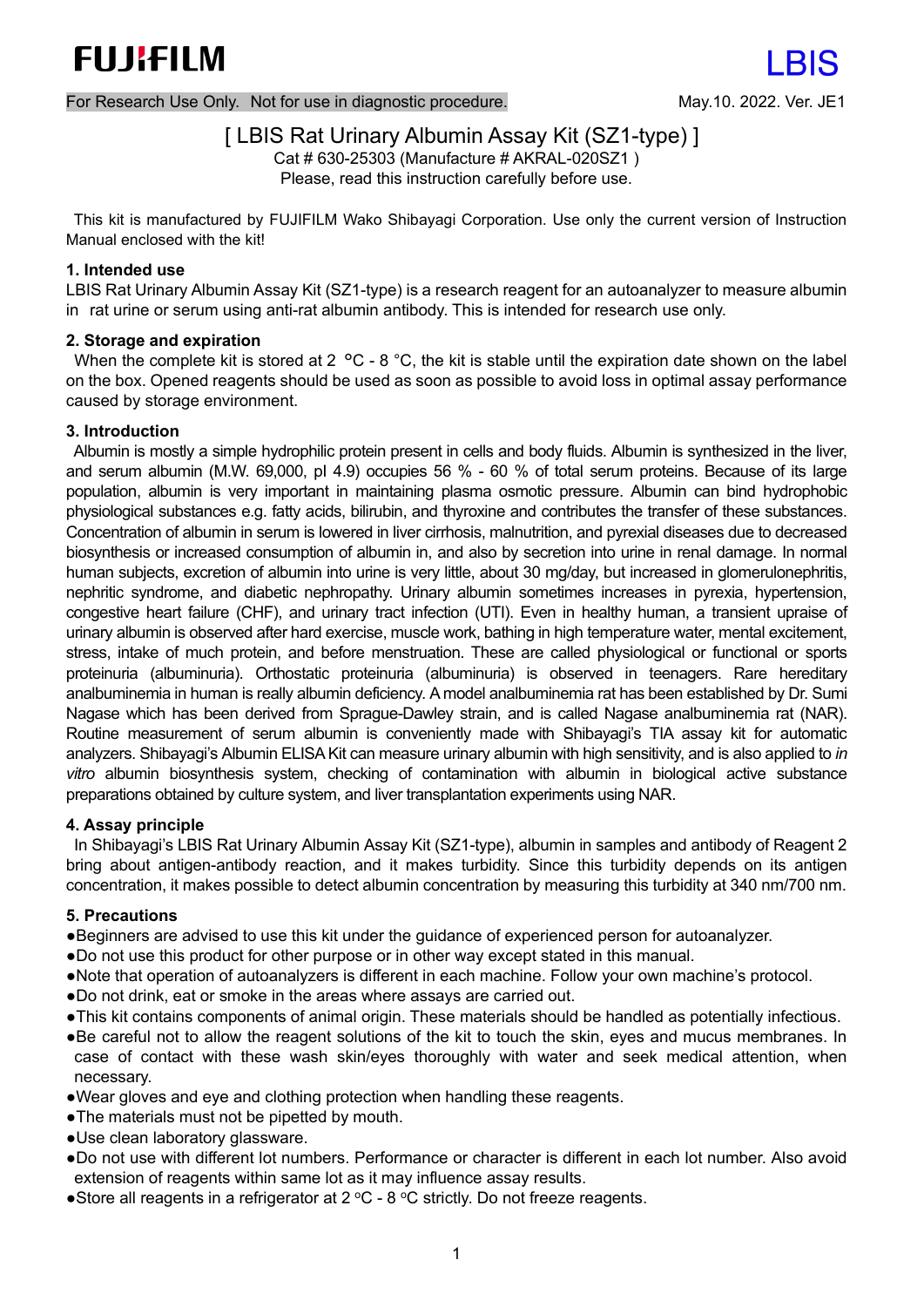# **6. Technical tips**

- ●Be careful to avoid any contamination of assay samples and reagents. We recommend using disposal pipette tips.
- ●Be careful not to make bubbles in samples and every reagent. Check if there are bubbles before setting into autoanalyzer. If so, remove them using filter paper before starting assay.
- ●Calibrate the analyzer before assay.
- ●Used samples and consumables should be rinsed in 1 % formalin, 2 % glutaraldehyde, or more than 0.1 % sodium hypochlorite solution for more than 1 hour, or be treated by an autoclave before disposal. Also, dispose consumable materials and unused contents in accordance with applicable regional/national regulatory requirements.

# **7. Reagents supplied**

| Components                                                             | <b>State</b>                      | Amount             |
|------------------------------------------------------------------------|-----------------------------------|--------------------|
| <b>1 (Buffer)</b>                                                      | Ready for use.                    | 57.8 mL $\times$ 1 |
| 2 Reagent 2 (Anti-rat albumin solution)                                | Ready for use.                    | 16.5 mL $\times$ 1 |
| 3 Standard rat albumin* (derived from rat)                             | Concentrated. Use after dilution. | 1.5 mL $\times$ 2  |
| 4 Diluent solution for standard albumin                                | Ready for use.                    | 5.0 mL $\times$ 2  |
| Instruction Manual/Parameter table<br>(Hitachi 7070, 7170, 7080, 7180) |                                   | 1 copy             |

\*Concentration of standard rat albumin is indicated on its bottle label.

# **8. Equipments or supplies required but not supplied** □Use as a check box

- □An autoanalyzer
- □Purified water (distilled water)
- □Physiological saline
- □Test tubes for preparation of standard solution series
- $\square$  Pipettes (disposable tip type)
- □A vortex-type mixer.

# **9. Preparation of reagents**

- ◆Prepare reagent solutions in appropriate volume for your assay. Do not store the diluted reagents.
- ◆Do not use the reagents after expiration date indicated on the label of the box.

# ●**Reagents ready for use**

- [①Reagent 1 (Buffer)]
- **Storage and stability**

Store at  $2^{\circ}$ C - 8 °C. It is stable until expiration date.

- [②Reagent 2 (Anti-rat albumin solution)]
- Storage and stability

Store at  $2 \text{ °C}$  -  $8 \text{ °C}$ . It is stable until expiration date.

[④Diluent solution for standard albumin ]

Storage and stability

Store at  $2 \text{ °C}$  - 8  $\text{ °C}$ . It is stable until expiration date.

# ●**Concentrated reagents**

[③Standard rat albumin]

Dilute standard rat albumin serially 3× using diluent solution for standard albumin.

To make 6 points of standard curve specimen, use diluent solution for standard albumin for the 0 μg/mL. The example is shown below. (\* One rank higher standard.)

| Concentration (µg/mL)     | 500               | 167  | 55.6 | 18.5 |      |     |
|---------------------------|-------------------|------|------|------|------|-----|
| Standard solution (µL)    | 500<br>orig.sol.: | 250* | 250* | 250* | 250* |     |
| Buffer solution $(\mu L)$ |                   | 500  | 500  | 500  | 500  | 500 |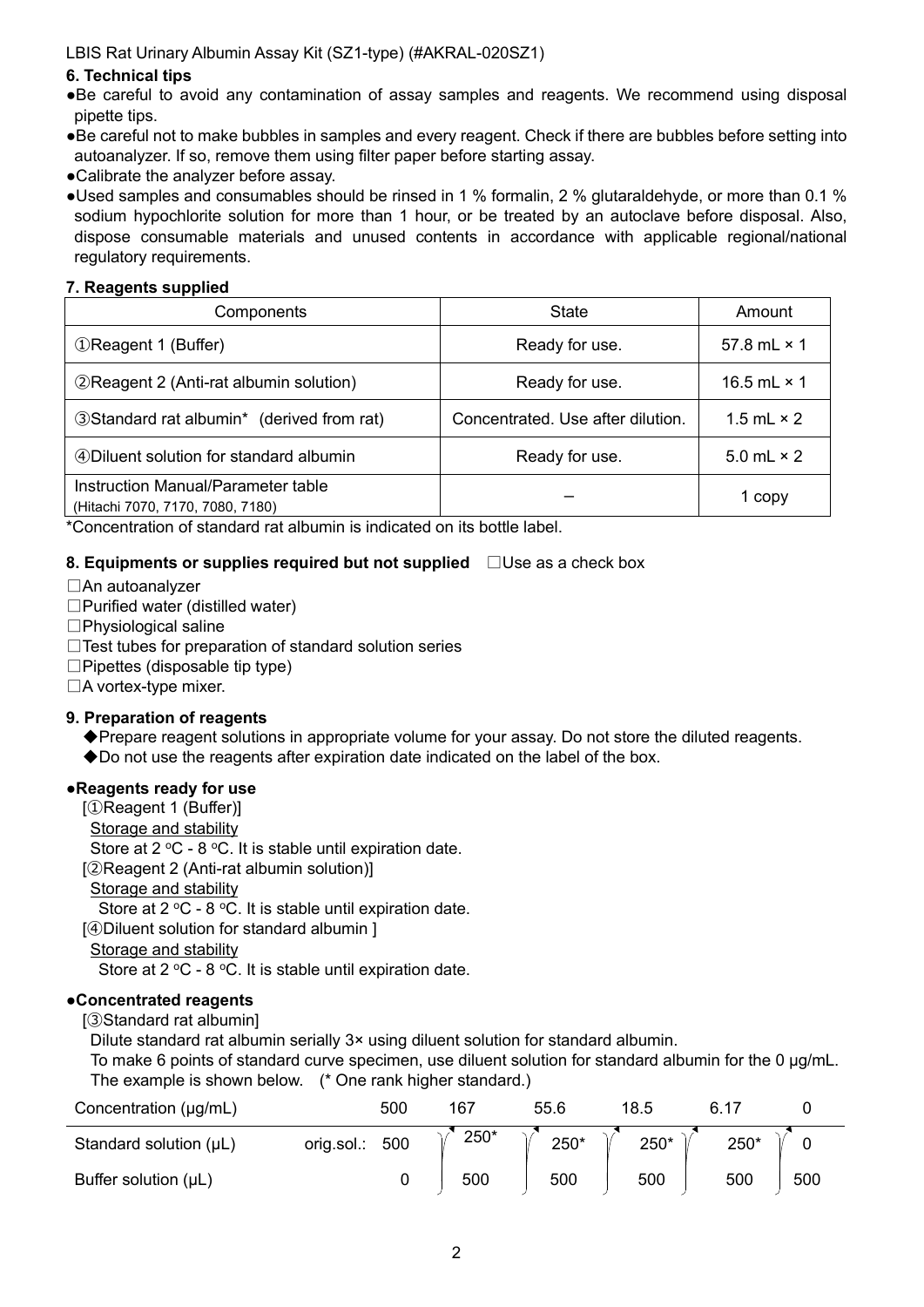# Storage and stability

Store the unused reagents at 2  $^{\circ}$ C - 8  $^{\circ}$ C. It maintains stability until expiration date. Diluted standard solutions can be stable within a week if stored  $2^{\circ}$ C - 8  $^{\circ}$ C.

# **10. Preparation of samples**

This kit is intended to measure albumin in rat urine or serum.

### **Urinary samples**

Run your assay soon after collection of urinary samples. If you would like to store urinary samples for a long time, store them below -35 °C. Turbid samples or those containing insoluble materials should be centrifuged or filtered before testing to remove any particulate matter.

### **Serum samples**

Serum samples should be immediately assayed after collection or stored below  $-35$  °C for a long-time storage. Dilute samples to the proper rate for assay. Hemolytic and hyperlipemic serum samples are not suitable.

\*If presence of interfering substance is suspected, examine by dilution test at more than 2 points.

\*Dilute samples with purified water for an autoanalyzer, or dilution of samples should be made in a test tube using saline solution. Obtained value should be raised its dilution rate to be assay value.

\*Before starting assay, shake thawed samples sufficiently. Do not repeat freeze-and-thaw cycles.

\*Adjust samples' pH within 6.5 - 7.5.

\* To avoid influence of blood (high lipid or hemolysis, etc.), if your original samples have heavy chyle or hemolysis, do not use them for assay. Abnormal value might be obtained with hemolysis above 200 mg/dL with this kit.

### **11. Assay procedure**

### For Hitachi 7180 autoanalyzer

\*Note that operation of autoanalyzer is different depending on the type of machines



# **12. Performance characteristics**

●Assay range

The assay range of the kit is 6.17 μg/mL - 500 μg/mL.

Regarding prozone or setting of panic value, please contact: wksb-info@fujifilm.com

●Precision of assay

Within assay variation (3 samples, 5 replicates assay), Mean CV was within 7.5 %

- ●Reproducibility
- Between assay variation (3 samples, 4 days, 3 replicates assay), Mean CV was within 7.5 % ●Dilution linearity test

Sample was serially diluted by 4 steps and measured.

The dilution curve showed linearity with  $R^2$  = 0.998.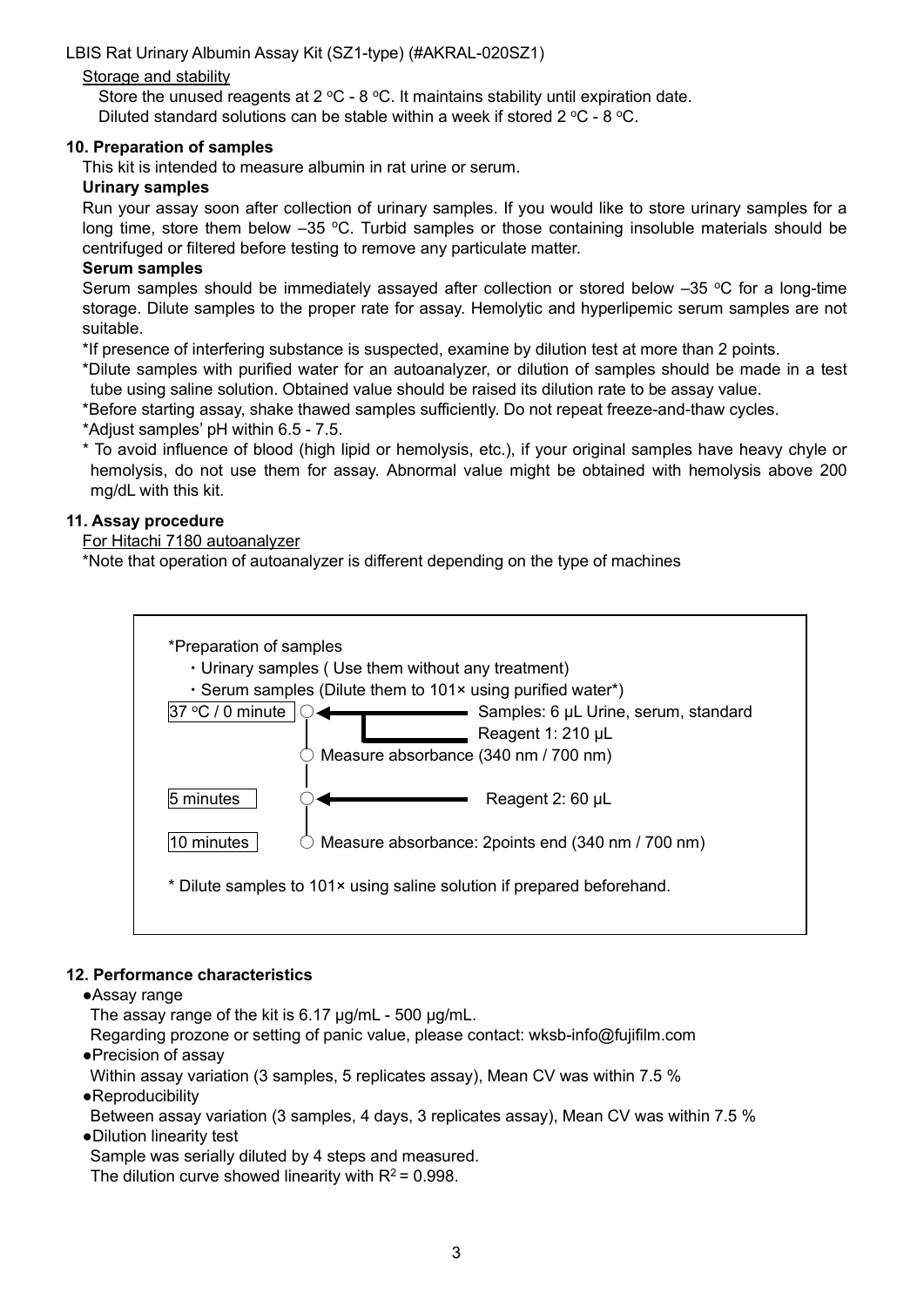#### **13. Reference data**

| <b>Strain</b> | Week old | Gender | Number | Sample | Mean       | Standard deviation |
|---------------|----------|--------|--------|--------|------------|--------------------|
| CГ            | 6 w      | Female | 5      | Urine  | 19.4 µg/mL | $0.13 \mu g/mL$    |

\*Urine was not diluted.

\*These data should be considered as guidance only. Each laboratory should establish its own normal and pathological reference ranges for albumin levels independently.

| LBIS Rat Urinary Albumin Assay Kit (SZ1-type) |
|-----------------------------------------------|
|-----------------------------------------------|

| [Storage condition]            | Store the kit at $2^{\circ}C - 8^{\circ}C$ (Do not freeze). |                                                |  |  |  |  |
|--------------------------------|-------------------------------------------------------------|------------------------------------------------|--|--|--|--|
| [Term of validity]             |                                                             | Expiration date is indicated on the container. |  |  |  |  |
| [Manufacture #]                | AKRAL-020SZ1                                                |                                                |  |  |  |  |
| [Cat #]                        | 630-25303                                                   |                                                |  |  |  |  |
| This kit is<br>manufactured by | <b>FUJIFILM Wako Shibayagi Corporation</b>                  |                                                |  |  |  |  |
|                                | 1062-1 Ishihara, Shibukawa, Gunma, 377-0007, Japan          |                                                |  |  |  |  |
|                                | TEL.+81-279(25)0279, FAX.+81-279(23)0313                    |                                                |  |  |  |  |
|                                | <e-mail> wksb-info@fujifilm.com</e-mail>                    | <url> https://www.fujifilm.com/wksb/en</url>   |  |  |  |  |
| distributed by                 |                                                             | <b>FUJIFILM Wako Pure Chemical Corporation</b> |  |  |  |  |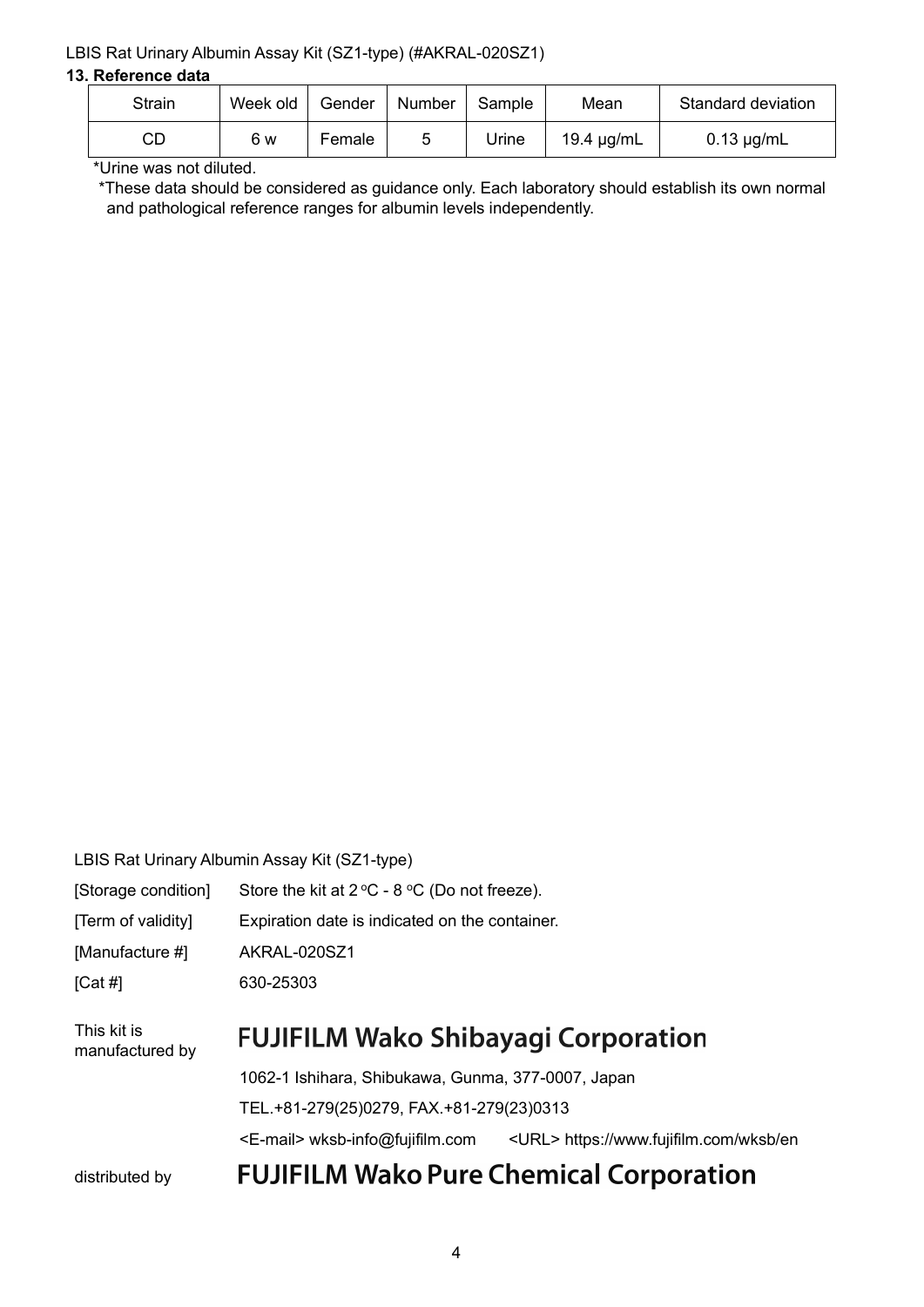この度は弊社製品をご購入いただきましてありがとうございます。ご使用に際してはキットに同梱された取扱説明書に従って 測定を実施してください。

# **『 レビス® 尿中アルブミン-ラット(SZ1 タイプ) 』 取扱説明書**

#### **1.イントロダクション**

アルブミンは細胞や体液中に含まれ、水溶性の高い主として単純タンパク質ですが、糖を含むものも見出されています。血 漿アルブミンは血漿タンパク質中の 56 % - 60 %を占める分子量約 69000、等電点 4.9 の単純タンパク質で、肝細胞で合 成されます。

血漿アルブミンは血漿タンパクの大半を占め、浸透圧維持に重要な役割を果たし、水に難溶性の物質、例えば生理的に は脂肪酸、ビリルビン、チロキシンなどと結合してこれらの運搬作用に寄与しています。血漿アルブミンの濃度は、肝硬変など でのアルブミンの生合成低下、栄養不良や熱性疾患での体タンパク質損耗に基づく血液中のアルブミンの消費、腎障害によ る尿への漏出等で低下します。

健常人での尿中への血漿アルブミンの排泄は通常ごく僅かで 1 日 30 mg 以下ですが、腎疾患に際して尿中への漏出が 増大するので糸球体腎炎、ネフローゼ症候群、糖尿病性腎症等の腎疾患で尿中アルブミンレベルは増大します。また発熱、 高血圧、うっ血性心不全、尿路感染症などの場合に尿中アルブミンレベルが増加することがあります。健常人でも過激な運 動や筋肉労働後、熱い湯での入浴後、精神的興奮、ストレス、多量のタンパク質の摂取後および月経前などに尿中アルブ ミンの一過性増加がみられ、生理的または機能的タンパク尿或いは運動性蛋白尿と言われます。また主に若年者において、 しばしば起立時にのみタンパク尿がみられることがあります。

ヒトで低アルブミン血症と呼ばれるまれな先天性疾患があり、無アルブミン血症とも呼ばれますが正確にはごく少量のアルブ ミンがあり、臨床症状は軽度の浮腫と中等度の低血圧であり、肝機能異常やタンパク尿は認められないようです。動物では ラットに無アルブミン血症 analbuminemia のモデルがあります。佐々木研究所の長瀬スミ先生が Sprague-Dawley rat(SD rat)から開発されたもので、NAR (Nagase analbuminemia rat)と呼ばれています。

血清(血漿)アルブミンの測定は、マクロ的には TIA の測定系がよろしく、弊社ではラット、マウス、サルについての自動測 定装置用 TIA を提供しております。また、ELISA による測定系も提供しており、高感度で微量測定が可能です。

本キットは抗ラットアルブミン抗体を使用したラットアルブミンを測定するための自動分析装置専用研究用試薬です。この キットは研究のみにご使用ください。

### ◆**製品の特長**

- ●自動分析装置を用い短時間で測定可能です。
- ●本キットはラット尿中または血清中のアルブミンを測定します。
- ●全試薬液状なので取り扱いが簡便です。
- ●乳ビ、溶血の影響をほとんど受けず、再現性に優れています。
- ●標準品はラット由来のものです。

#### **2.測定原理**

本キットは検体中のアルブミンと反応試液2中の抗体が抗原抗体反応を起こし、濁りを生じます。この濁度は抗原濃度に 依存するため、この濁度を 340 nm / 700 nm で測定することによりアルブミン濃度を求めることができます。

#### **3.キットの保存と使用期限**

キットは 2 ℃ ~ 8 ℃で保存してください。この保存条件下でキットは使用期限(外箱のラベルに記載)まで安定です。 開封した各試薬につきましては、保管の状態により、影響を受ける可能性がありますので早めのご使用を推奨します。使用 期限の過ぎた試液は使用しないでください。

#### **4.注意事項**

●本キットは自動分析装置の操作法の研修を終了した方、または指導者の下でご使用ください。

- ●取扱説明書に記載された使用目的および操作方法以外での使用は行わないでください。
- ●自動分析装置により測定操作方法が異なりますので注意してください。
- ●準備並びに本キット操作中は手袋、眼鏡、保護用着衣を身につけてください。
- ●試薬類を皮膚に付けないでください。本キットの試薬が誤って、目、口、傷口、皮膚等に付着した場合は直ちに水道水 で充分に洗い流す等の応急処置を行い、必要な場合は医師の手当てを受けてください。
- ●本キットを使用している場所では飲食や喫煙をしないでください。
- ●本キットは動物由来の成分を含んでいます。検体は感染の危険性があるものとして充分注意して取り扱ってください。
- ●試薬類は口でピペッティングしないでください。
- ●ロット番号の違うものとは混ぜて使わないでください。性能および性状が変わります。同一ロット内の試液継ぎ足しも測定 値に影響を与える場合がありますので避けてください。
- ●試液は必ず冷蔵保存 (2 ℃~8 ℃) し、凍結させないでください。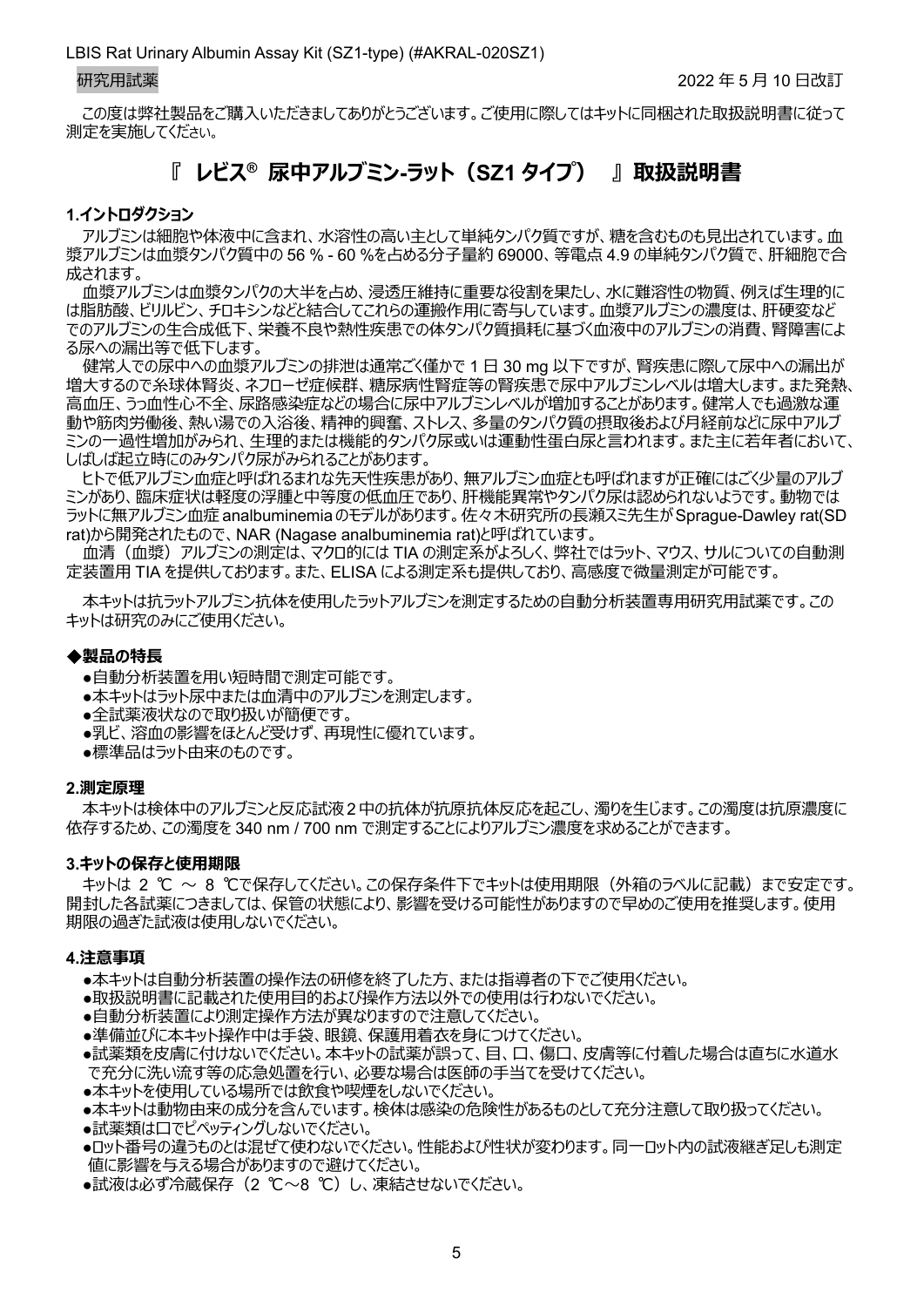#### **5.技術上のヒント**

- ●検体と試薬に不純物が混ざらないように気をつけてください。使い捨てチップのご使用をお薦めします。
- ●検体および各試液はできるだけ泡立てないように取り扱い、自動分析装置にセットする際は泡がないことを確認してくだ さい。泡がある場合は濾紙等で取り除いた後、測定を開始してください。
- ●検体を測定する前に必ずキャリブレーションを行ってください。
- ●検体測定の際には管理試料【別売 ACRA-020(特注対応)】を用い精度管理を行うことをお薦めします。
- ●上記管理試料が無い場合は検体測定の間に標準溶液を一定間隔でセットしモニターすることをお薦めします。
- ●使用済みの検体、使用した消耗品等は 1 %ホルマリン、2 %グルタールアルデヒドまたは 0.1 %以上の次亜塩素酸ナトリ ウム溶液に 1 時間以上浸けてください。またはオートクレーブ滅菌処理して廃棄してください。また、使用した消耗品や未 使用の薬品類は所属先施設の規定並びに各地域の法令にしたがって破棄してください。

#### **6.提供試薬**

| 構<br>成試薬                                                         | 状 態    | 容 量         |
|------------------------------------------------------------------|--------|-------------|
| 1 (Buffer)<br>反応試液 1 (緩衝液)                                       | そのまま使用 | 57.8 mL×1 本 |
| 2 Reagent 2 (Anti-rat albumin solution)<br>反応試液2 (抗ラットアルブミン抗体試液) | そのまま使用 | 16.5 mL×1 本 |
| 3 Standard rat albumin* (derived from rat)<br>標準尿中ラットアルブミン溶液 *   | 濃縮液    | 1.5 mL×2 本  |
| 4 Diluent solution for standard albumin<br>標準尿中ラットアルブミン希釈溶液      | そのまま使用 | 5.0 mL×2 本  |
| 取扱説明書/パラメータ表<br>(日立 7070,7170,7080,7180)                         |        | 1 部         |

\*標準尿中ラットアルブミン値 (濃度) は、ボトルラベルに表示してあります。

# **7.キット以外に必要な器具**

- ●自動分析装置
- ●精製水(蒸留水)
- ●生理食塩水
- ●標準溶液希釈用試験管
- ●チップ交換型ピペット
- ●攪拌器 (Vortex タイプ)

#### **8.試薬の調製**

- \*測定に必要な分だけ試薬を調製してください。
- \*キット外箱のラベルに記載されている有効期限の過ぎた試薬は使用しないでください。

#### **そのまま使用できる試薬類**

**[①Reagent 1 (Buffer):反応試液 1(緩衝液)]**

安定性と保存方法

2 ℃~8 ℃で保存してください。有効期限内安定性を保ちます。

**[②Reagent 2 (Anti-rat albumin solution):反応試液 2(抗ラットアルブミン抗体試液)]** 安定性と保存方法

2 ℃~8 ℃で保存してください。有効期限内安定性を保ちます。

**[④Diluent solution for standard albumin:標準尿中ラットアルブミン希釈溶液]** 安定性と保存方法

2 ℃~8 ℃で保存してください。有効期限内安定性を保ちます。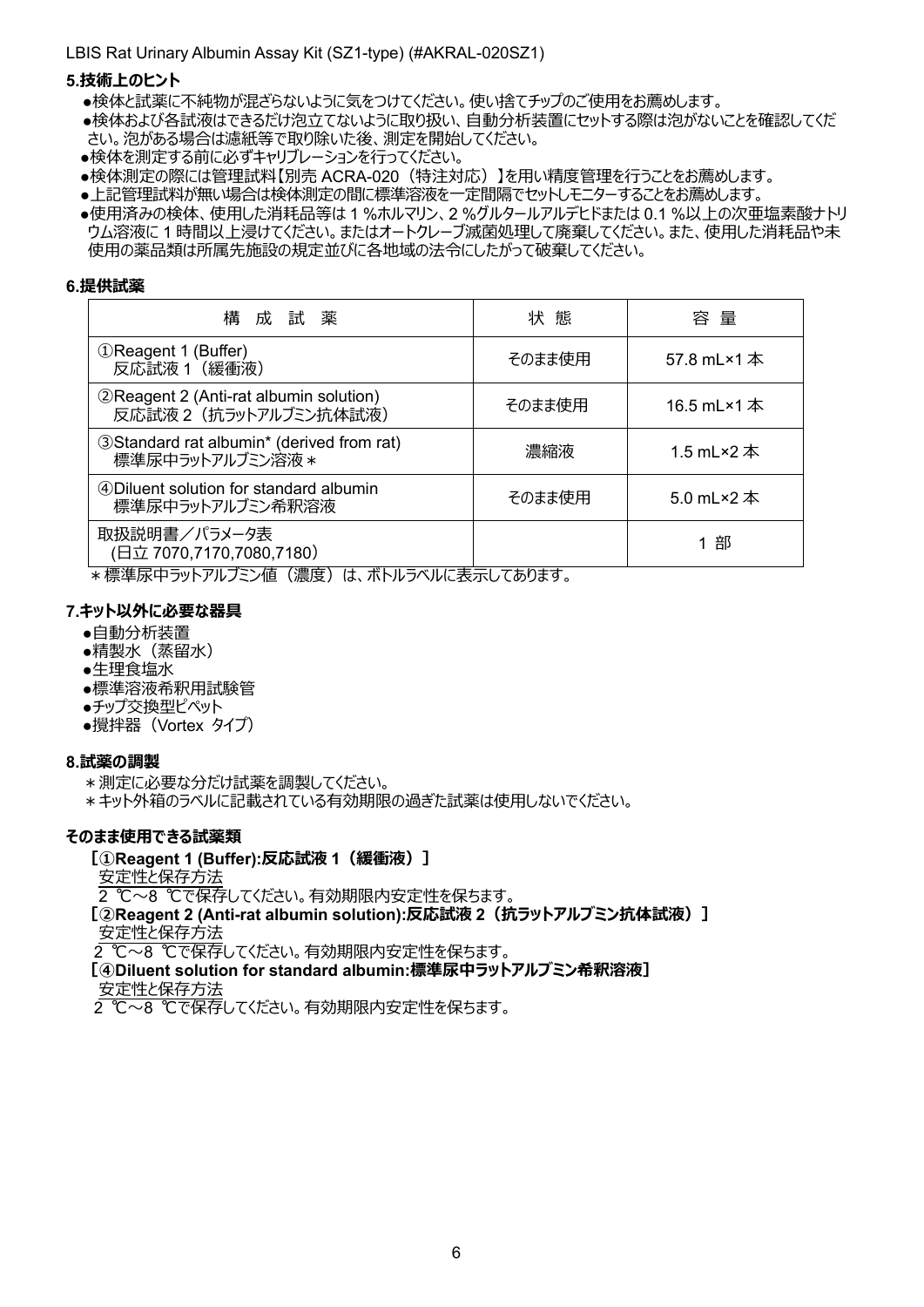### **濃縮された試薬類**

#### **[③Standard rat albumin:標準尿中ラットアルブミン溶液]**

③Standard rat albumin は 3 倍ずつ、④Diluent solution for standard albumin を使用し希釈してください。 アルブミン濃度 0 μg/mL は、④Diluent solution for standard albumin を使用して、6 点標準曲線作成用標品とし てください。 これは一例です。

| 濃度<br>$(\mu g/mL)$ | 500     | 167  | 55.6 | 18.5 | 6.17 |     |
|--------------------|---------|------|------|------|------|-----|
| 標準溶液<br>$(\mu L)$  | 原液: 500 | 250* | 250* | 250* | 250* |     |
| 緩衝液<br>(μL,        | u       | 500  | 500  | 500  | 500  | 500 |

\*:ひとつ高濃度の標準溶液

#### 安定性と保存方法

未使用の③Standard rat albumin は 2 ℃~8 ℃で保存してください。有効期限内安定性を保ちます。 希釈した各標準溶液は 2 ℃~8 ℃で密閉保存し 1 週間使用可能です。

#### **9.検体の調製**

本キットはラット尿中または血清中のアルブミンを測定します。

#### **尿検体**

採尿後すぐに測定するか、長期に保存する場合はー35 ℃以下で凍結保存してください。また、濁り及び不溶物のある検 体は遠心分離または濾過等で除去後測定に用いてください。

#### **血清検体**

採血後すぐに測定するか、長期に保存する場合はー35 ℃以下で凍結保存してください。適当倍率に希釈し測定してく ださい。溶血がひどい検体や高脂質検体は使わないでください。

#### **【検体についての注意事項】**

- \*検体を希釈する場合、自動分析装置で行う場合は精製水で希釈してください。あらかじめ試験管等を用い希釈する場 合は生理食塩水で希釈してください。得られた値に希釈倍数を乗じ測定値としてください。
- \*凍結した検体は測定する直前に解凍し充分にしてください。繰り返しの凍結融解は避けてください。正しい結果が得られ ない原因になります。
- \*検体の pH が 6.5~7.5 の間にあることを確認してください。
- \*妨害物質の影響が疑わしい検体は、同一検体において、異なる 2 ポイント以上の希釈率で希釈直線性を確認してください。 ●溶血した検体や高脂質検体は異常値の発生原因となりますので避けてください。
- **※血液成分の影響(高脂質・溶血等)を抑制する為に原検体中の脂質(乳ビ)・溶血が高い場合は異常値発生 の原因となる場合がありますので測定に使用しないでください。本キットの場合、溶血は 200 mg/dL 以上で影響 が現れます。弊社ホームページ>会員サイト>Technical Tips>妨害物質の影響(溶血・乳ビ)をご参照ください。**

#### **10.測定操作法**

#### **自動分析装置での操作方法(日立 7180 の場合) \*操作方法は使用する自動分析装置によって異なりますので注意してください。**